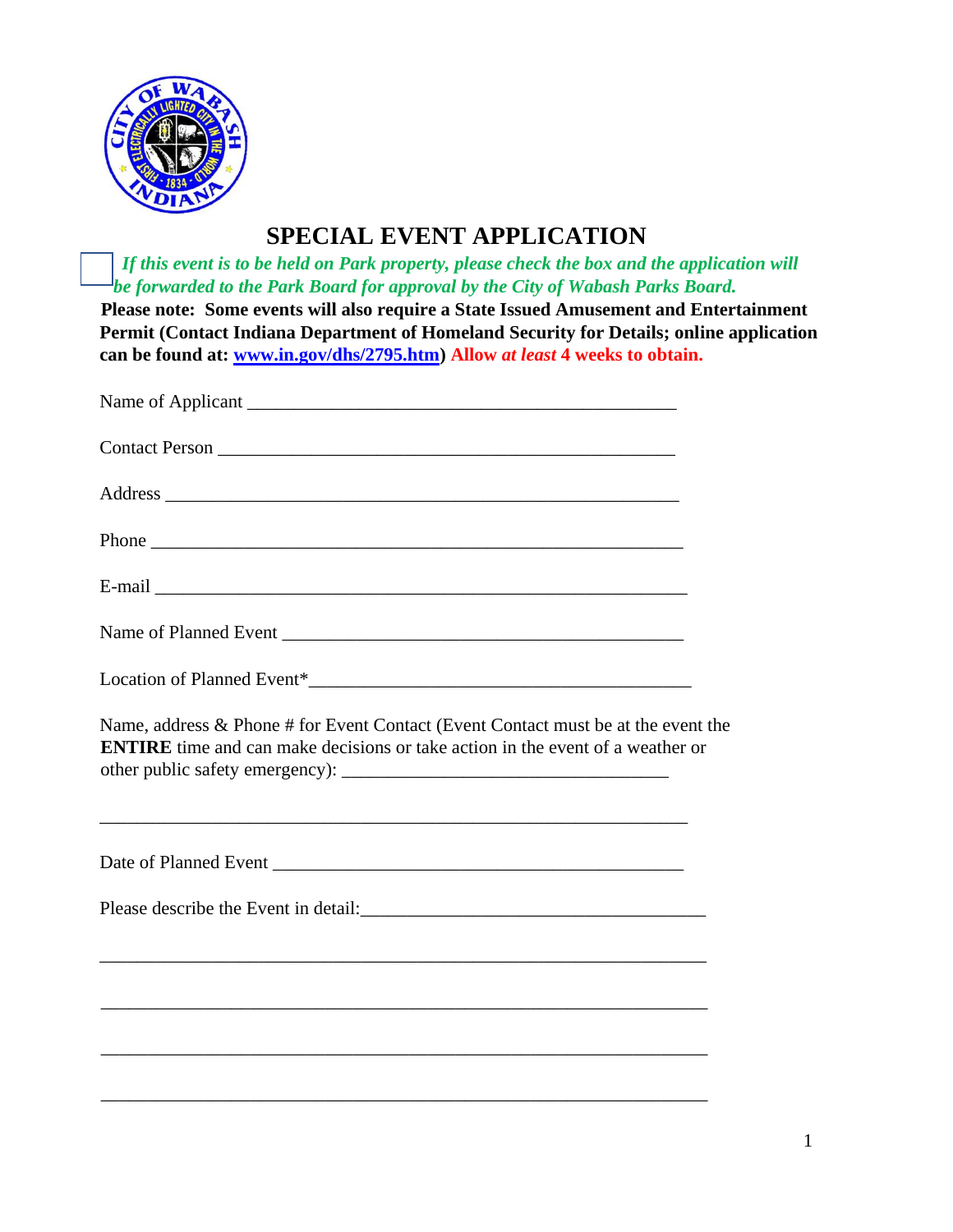Name, location, date and time of any street or alley closings you are requesting:

Reasons for street or alley closings

\_\_\_\_\_\_\_\_\_\_\_\_\_\_\_\_\_\_\_\_\_\_\_\_\_\_\_\_\_\_\_\_\_\_\_\_\_\_\_\_\_\_\_\_\_\_\_\_\_\_\_\_\_\_\_\_\_\_\_\_\_\_\_

\_\_\_\_\_\_\_\_\_\_\_\_\_\_\_\_\_\_\_\_\_\_\_\_\_\_\_\_\_\_\_\_\_\_\_\_\_\_\_\_\_\_\_\_\_\_\_\_\_\_\_\_\_\_\_\_\_\_\_\_\_\_

#### **MIAMI STREET CLOSING:**

 *\*If planned event includes closing down Miami Street between Market & Canal, a \$100 Maintenance Fee\* will be charged. Fee is due with the application. Make check payable to "The City of Wabash".*

**\*Maintenance Fee covers the following: Posting of "No Parking" signs on Miami Street Vehicle Removal to clear the street for your event Restroom usage at Charley Creek Inn, Modoc's Market and Chapmans Barricades provided for blocking the street off. PLEASE NOTE: you are responsible for setting up and taking down the barricades. Someone from your organization must remain at the street closing until all vendors, entertainment and other activities are safely removed from the street. BARRICADES: I will need: \_\_\_\_\_Barricades – Location to be delivered: \_\_\_\_\_\_\_\_\_\_\_\_\_\_\_\_\_\_\_\_\_\_\_**

**From Date and time \_\_\_\_\_\_\_\_\_\_\_\_\_\_\_\_\_\_ to Date and time \_\_\_\_\_\_\_\_\_\_\_\_\_\_\_\_\_\_\_\_\_**

If the Special Event is to include any vehicles, pedestrians, or other objects, hereinafter "participants", crossing a railroad right-of-way, or if the event is to occur within 150 feet of a railroad right-of-way\*, the event is not finally approved until event coordinator has contacted Gretchen Tounds, Wabash Division Manager at 260-493-5355:

(i) In all cases covered by this subparagraph, the applicant must also certify that the event will not include the use of any device that sounds similar to the warning bells, horns, or other audible devices commonly used by railroad companies to warn others of an approaching train.

**\*The above ruling does not apply to events held at Paradise Spring Park.**

DO YOU, OR THE SPONSORING AGENCY, HAVE A GENERAL LIABILITY INSURANCE POLICY TO COVER THIS EVENT? Yes\* No **\*If Yes, please provide Insurance Company, Policy Number, Agent and Phone Number below:**

| Agent_        |                     |
|---------------|---------------------|
| Policy Number | Agent Phone Number: |

Will there be an admission fee? \_\_\_\_\_ Yes \_\_\_\_\_\_ No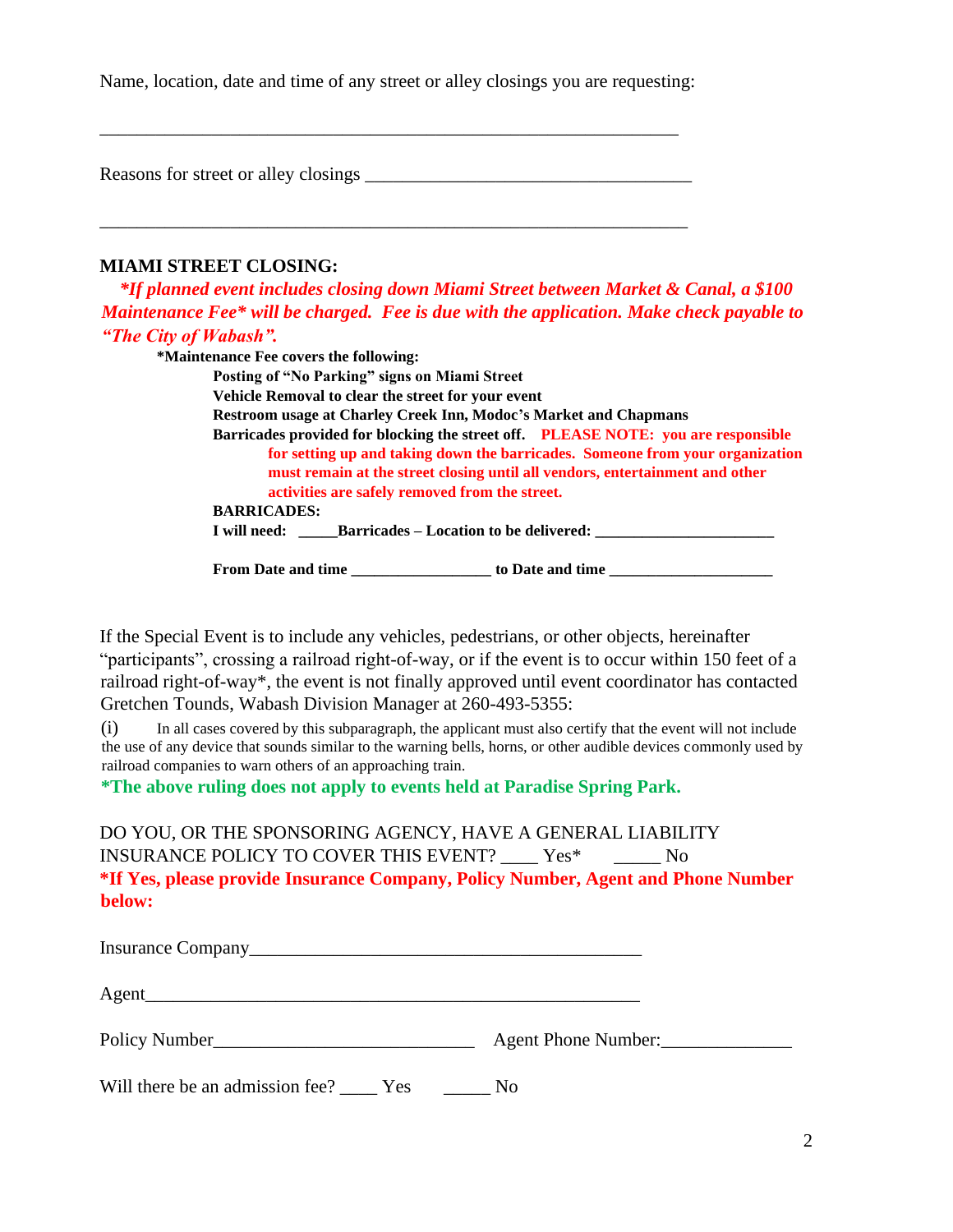The Planned Event Will Include the Following:

## \_\_\_\_ **VENDING OF ALCOHOLIC BEVERAGES\***

### \_\_\_\_ **CONSUMPTION OF ALCOHOLIC BEVERAGES\***

**\_\_\_\_ DEMONSTRATIONS INVOLVING ALCOHOLIC BEVERAGES\*** 

### **\* ALCOHOL IS PROHIBITED ON CITY OWNED PROPERTY WITHOUT SPECIAL EXCEPTION FROM THE BOARD OF WORKS AFTER APPEARING BEFORE THE BOARD. IF THIS APPLICATION IS APPROVED, YOU WILL BE REQUIRED TO PURCHASE LIQUOR LIABILITY INSURANCE.**

**\_\_\_\_ Vending of Food and Beverage \*Contact Rich Molfield @Wabash County Health Dept. 260-563-0661, Ext. 1249**

\_\_\_\_ Vending of Merchandise \_\_\_\_Athletic Events \_\_\_\_Machinery Demonstrations

\_\_\_\_ Interactive Attractions (animal displays, moonwalk, dunk tank, inflatables carnival rides, etc)

\_\_\_\_ Live Animals (Petting zoo, animal rides, animal displays, hayrides, etc.)

- \_\_\_\_ Pyrotechnics
- \_\_\_\_ Campfire, Gas Burners, Grills, or Other Open Flames
- Erection of Tents and canopies
- \_\_\_\_ Fireworks
- \_\_\_\_ Live Musical Entertainment
- \_\_\_\_\_Temporary stages including platforms, trailers, risers and bleachers
- \_\_\_\_ Other (Explain)

Does Your event involve:

Motor vehicles being escorted through: \_\_\_\_\_the City \_\_\_\_\_the County \_\_\_\_\_\_\_\_\_Both

\_\_\_\_\_\_\_\_\_\_\_\_\_\_\_\_\_\_\_\_\_\_\_\_\_\_\_\_\_\_\_\_\_\_\_\_\_\_\_\_\_\_\_\_\_\_\_\_\_\_\_\_\_\_\_\_\_\_\_\_\_\_\_\_\_

\_\_\_\_\_\_\_\_\_\_\_\_\_\_\_\_\_\_\_\_\_\_\_\_\_\_\_\_\_\_\_\_\_\_\_\_\_\_\_\_\_\_\_\_\_\_\_\_\_\_\_\_\_\_\_\_\_\_\_\_\_\_\_\_\_

Route you will be taking: